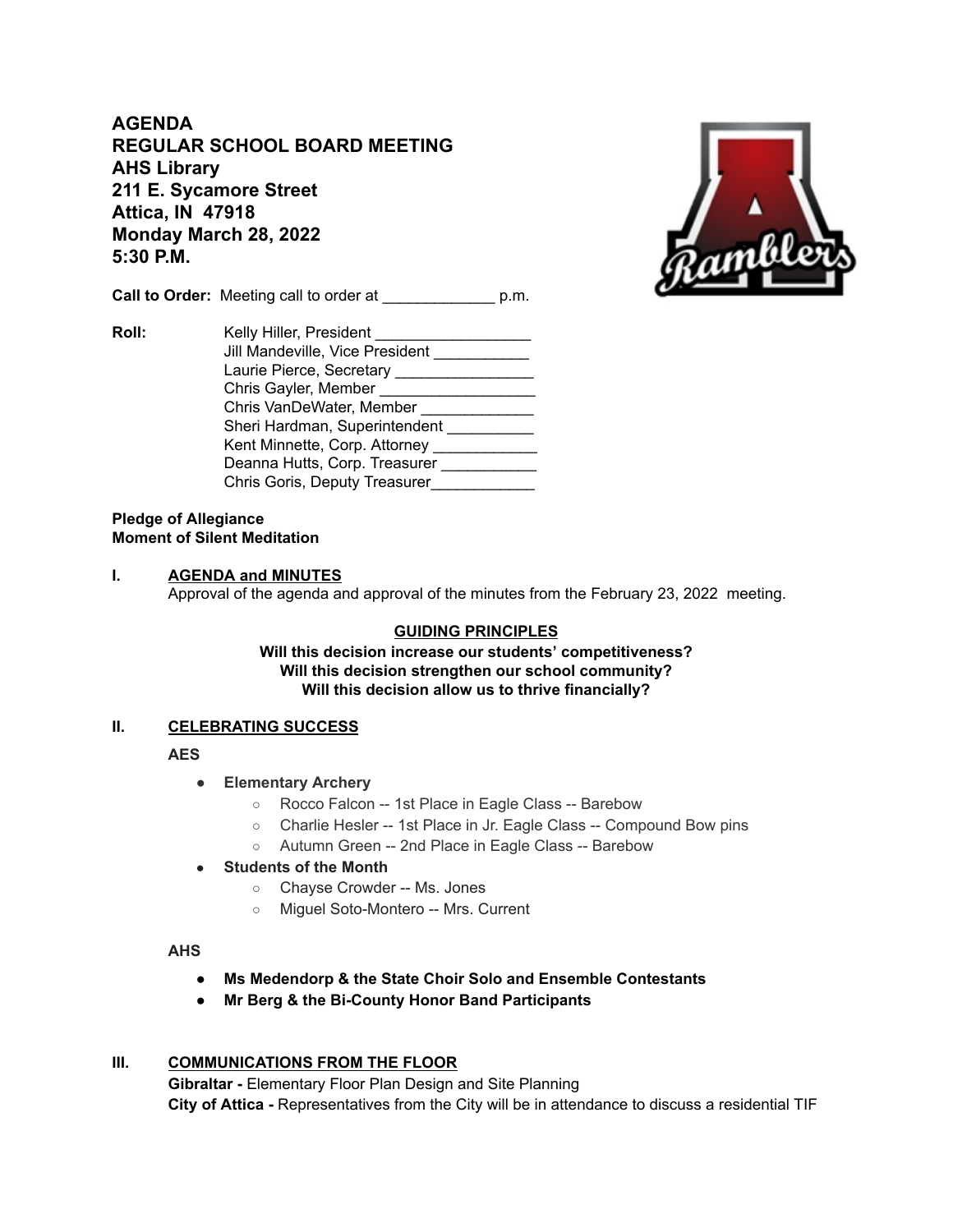# **IV. COMMUNICATIONS FROM THE BOARD**

## **V. REPORT OF THE SUPERINTENDENT**

**Each board member has reviewed the following items through their board packet. This information is distributed the week prior to allow thorough thought on each item.**

- 1. Recommendation to approve the resolution establishing the development of a Residential Housing Program by the Redevelopment Commission and the City of Attica.
- 2. Recommendation to approve Resolution Determining Need for Project.
- 3. Recommendation to approve Resolution Approving the Form of the Lease.
- 4. Recommendation to approve Resolution Approving the Building Corporation.
- 5. Recommendation to approve Policy 164.4 Meeting of the Board Defined.
- 6. Recommendation to review the Board Policy Handbook updated policies Vol 34, No 1 (Final reading): 167.3 Public Participation at Board Meetings (revised), 1220 Employment of the Superintendent (revised), 1520 Employment of Administrators in Addition to the Superintendent (revised), 2603 School Performance Internet Dashboard (new), 3120.08 Employment of Personnel for Extracurricular Activities (revised), 3120.11 Public Hearing Before Commencement of Collective Bargaining and Public Meeting Before Ratification of Tentative Agreement (revised), 3214 Staff Gifts (revised) 3220 Staff Evaluation (revised), 4120.08 Employment of Personnel for Extracurricular Activities (revised), 4214 Staff Gifts (revised), 5113.02 School Transfer Options (revised), 5340.01 Student Concussions & Sudden Cardiac Arrest (revised), 5540 The Schools & Governmental Agencies (revised), 6105 Authorization to Accept and Distribute Electronic Records and to Use Electronic Signature (revised) 6114 Cost Principles - Spending Federal Funds (revised), 6220 Budget Preparation (revised), 6230 Budget Hearing (revised), 7300 Disposition of Real Property (revised), 7310 Disposition of Surplus Property (revised), 7450 Property Inventory (revised), 8305 Information Security (new), 8455 Coach Training, References, and IHSAA Reporting (revised).
- 7. Recommendation to approve the March 28, 2022 Personnel Sheet:

Hire

- Assistant Maintenance/ Head Custodian
- Elementary Administrative Assistant
- 4th/ 5th Grade Teacher
- Developmental PK Long Term Substitute
- **MS Assistant Track Coach**
- MS Softball Coach
- MS Volunteer Softball Coach
- **MS Baseball Coach**
- Varsity Assistant Baseball Coach
- Varsity Assistant Baseball Coach
- MS Volunteer Baseball Coach
- MS Volunteer Track Coach

Resign

● Developmental PK Teacher